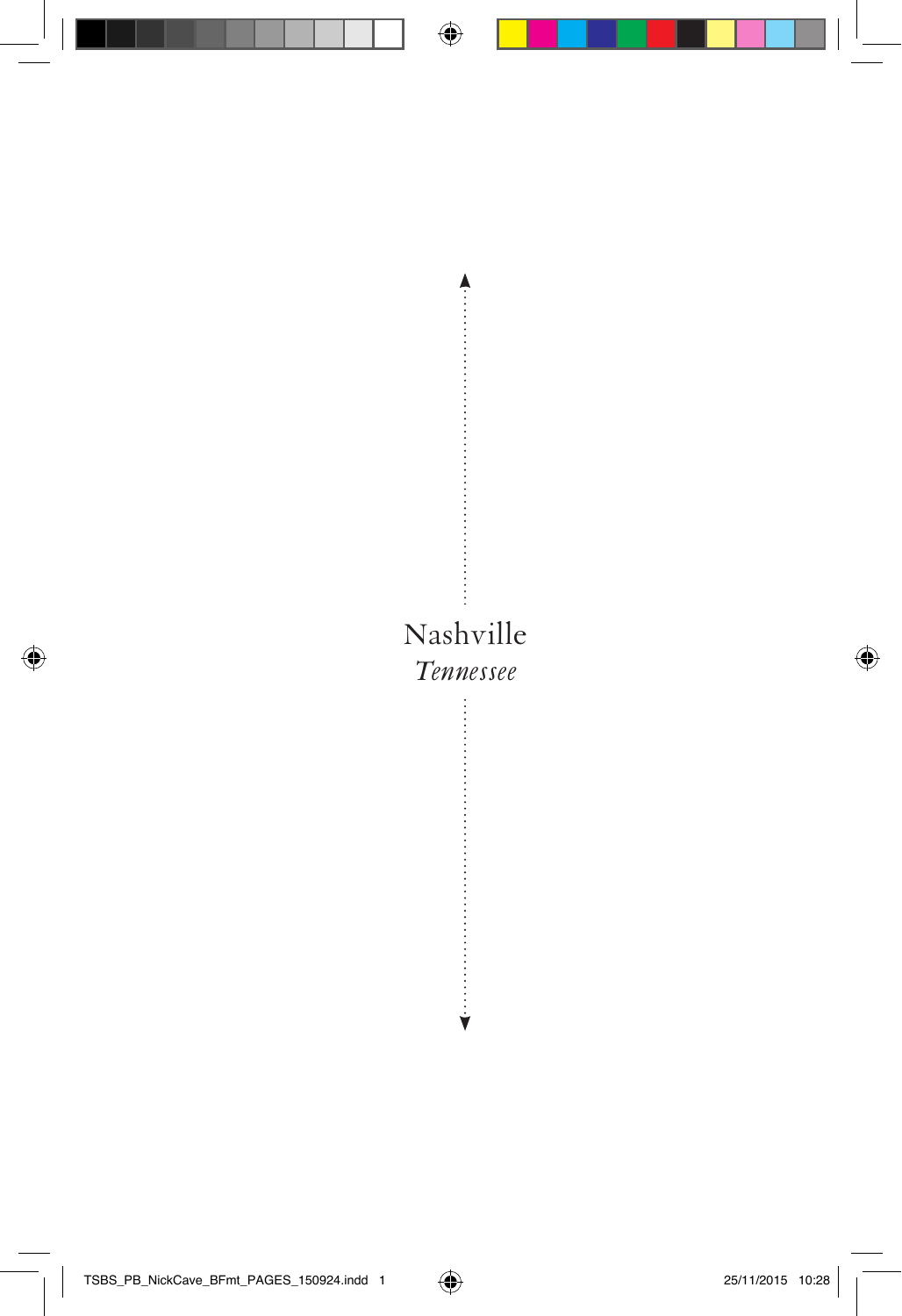A young boy climbs a riverbank. He steps onto a railway bridge. He is twelve years old.

He kneels down, under a harsh sun, and puts his ear to the track. The track does not vibrate. There is no train approaching around the bend on the other side of the river.

The boy starts to run along the tracks. He arrives in the middle of the bridge. He stands on the edge and looks down at the muddy river below.

On the left side is a concrete pylon that supports the bridge. On the right, a half-felled tree lies across the river, its branches sticking out into the dark water. In between there is a small space about four feet wide.

He has been told that it is possible to jump in at this point, but he cannot be sure, as he has never seen anybody do it.

The stones beneath his feet begin to tremble. He crouches down and again he puts his ear to the track.

The track begins to vibrate. The train is coming.

He stares down at the dark, muddy water, his heart pounding.

The boy does not realise that he is not a boy at all, but rather the memory of a boy.

•

He is the memory of a boy running through the mind of a man in a suite at the Sheraton Hotel in downtown Nashville, Tennessee, who is being injected in the thigh with a steroid shot that will transform the jet-lagged, flu-ridden singer into a deity.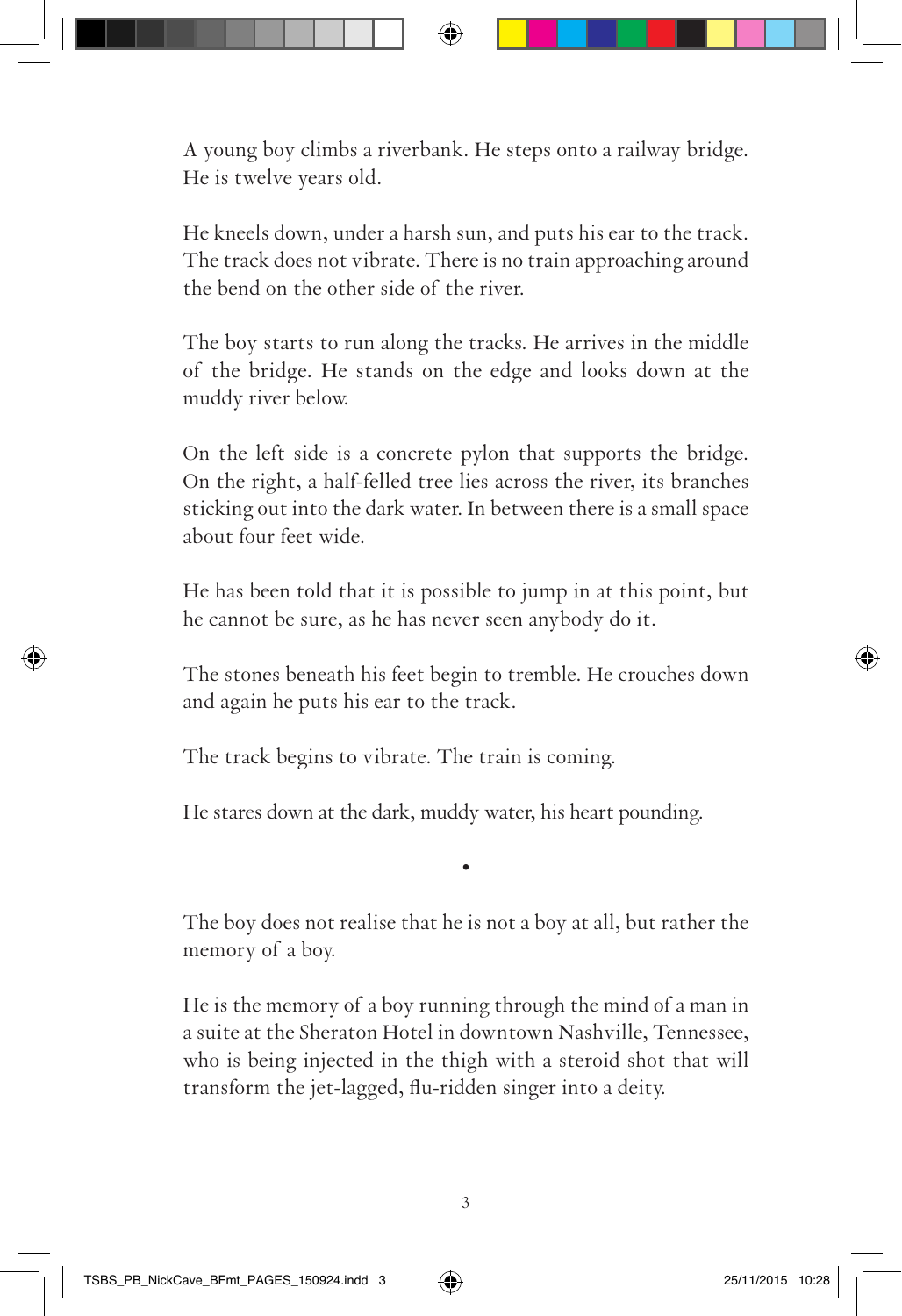In three hours he will burst from the hotel room. He will move through the empty city, crossing vast rivers, driving through empty prairies, along tremendous, multi-laned highways, under darkening skies, like a small god, to be with you, tonight.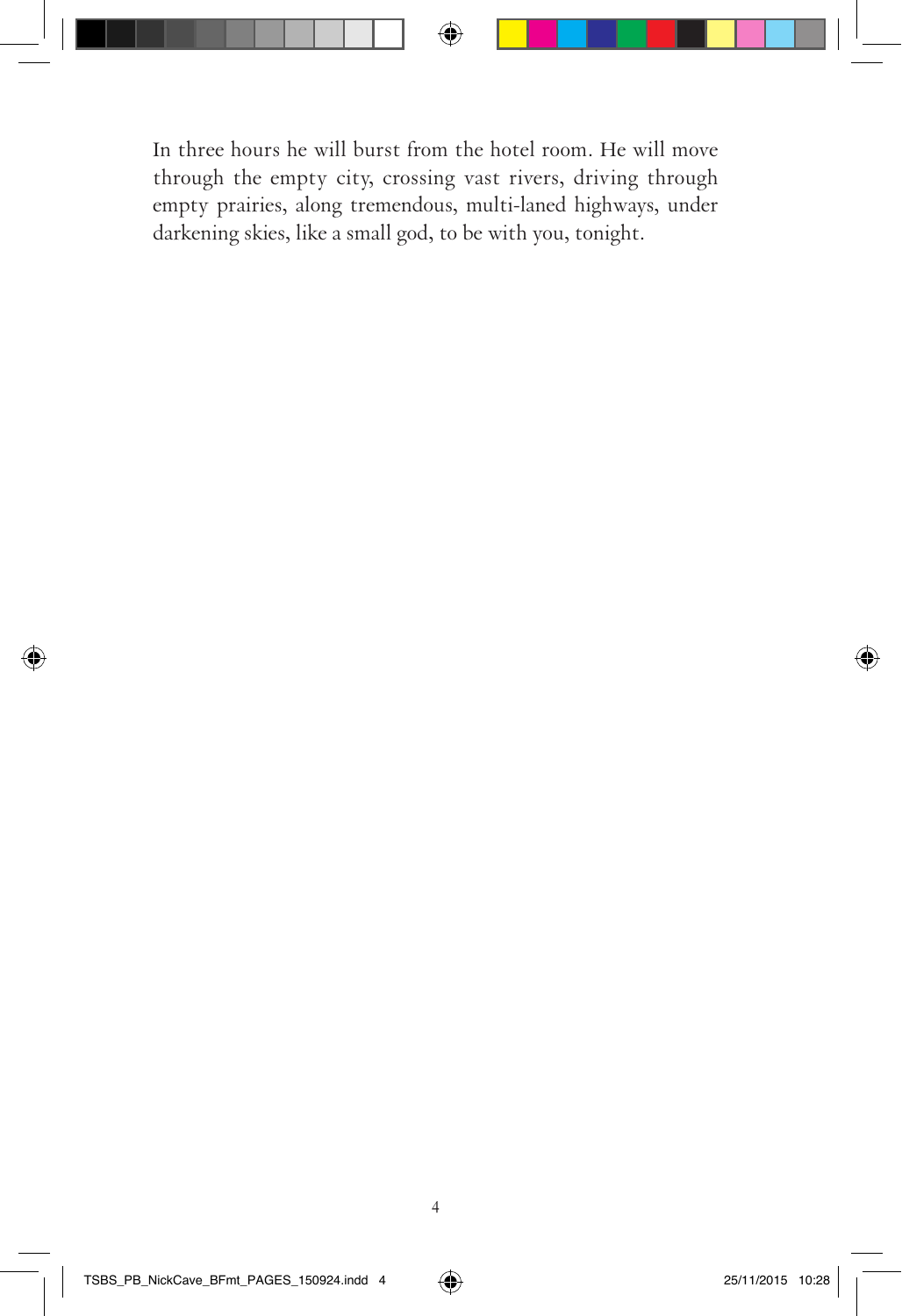# Manchester

 $\begin{minipage}{.4\textwidth} \begin{minipage}{.4\textwidth} \centering \begin{minipage}{.4\textwidth} \centering \end{minipage} \begin{minipage}{.4\textwidth} \centering \begin{minipage}{.4\textwidth} \centering \end{minipage} \begin{minipage}{.4\textwidth} \centering \end{minipage} \begin{minipage}{.4\textwidth} \centering \end{minipage} \begin{minipage}{.4\textwidth} \centering \begin{minipage}{.4\textwidth} \centering \end{minipage} \begin{minipage}{.4\textwidth} \centering \end{minipage} \begin{minipage}{.4\textwidth} \centering \end{minip$ 

*Tennessee*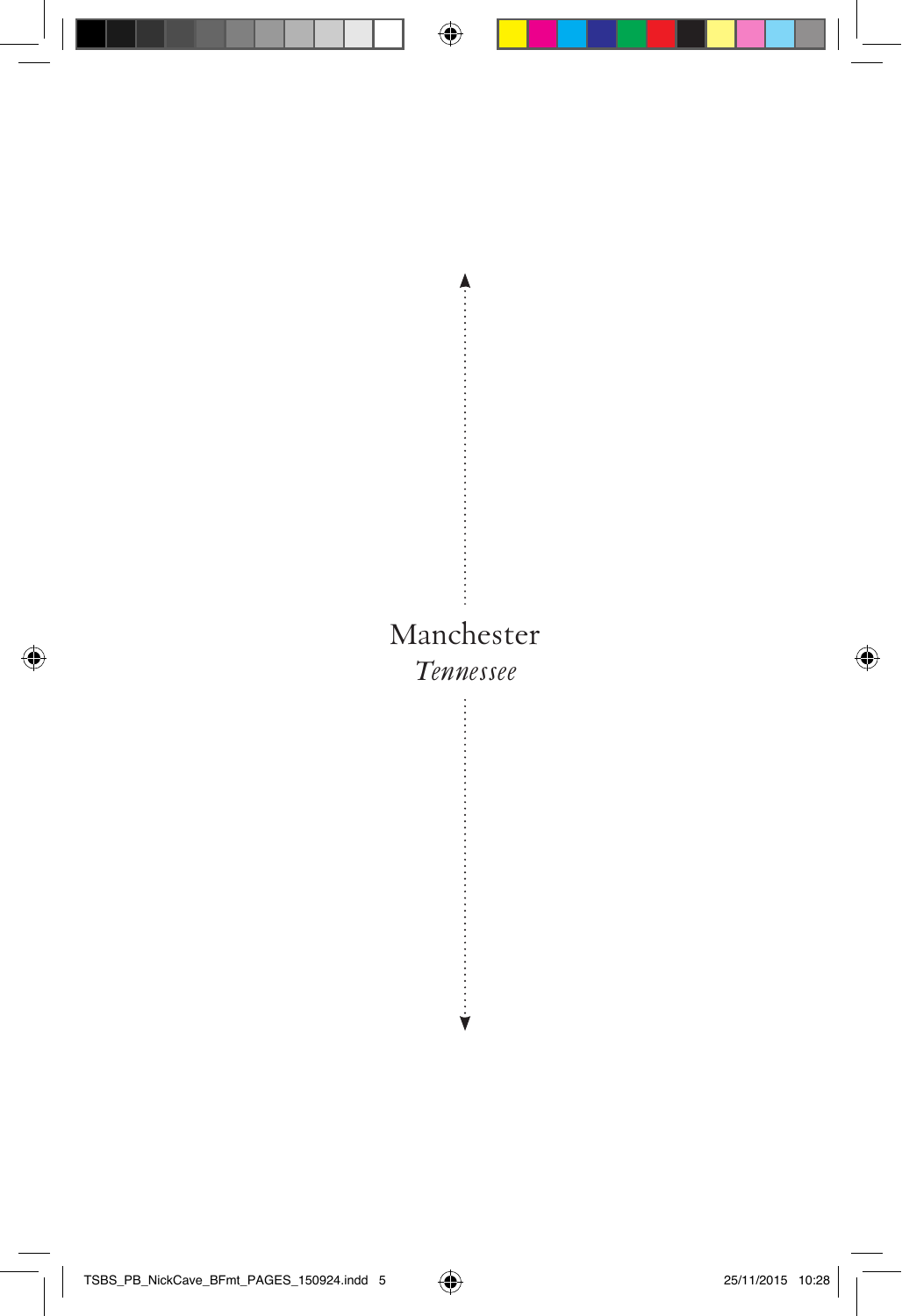And I will walk on stage at Bonnaroo Festival in Manchester, Tennessee, and become an object of great fascination to almost no one. The dazed crowd will drift back and forth across the fields and the sinking sun will flood the site with orange fire. After the show, I will sit outside on the steps of our trailer and smoke.

On the way back to Nashville, our van will be stalled on the highway for two hours at the scene of a terrible automobile accident. We will watch as ambulances and police cars speed down the slip roads. We will see a helicopter chopping above us, its searchlight cutting through the dark night. For an hour we will sit silently in our van, smoking and drinking. Eventually our tour manager will leave the vehicle to investigate. He will come back to report that two vehicles have collided, up ahead, and a girl lies decapitated on the road.

I will fall asleep in the back of the van, waking up when our vehicle begins to move. From the slow-moving side window I will see the decapitated body lying on the road, covered by a grim, bulging, blue plastic sheet.

I will pick at a thread in my jacket sleeve all the way back to the Sheraton in downtown Nashville. Pick, pick, pick.

An angel will unfold its wings and speak into my ear.

*You must take the first step alone.*

Then the angel will nudge me and send me sailing out into the unknown.

This is how I will begin The Sick Bag Song.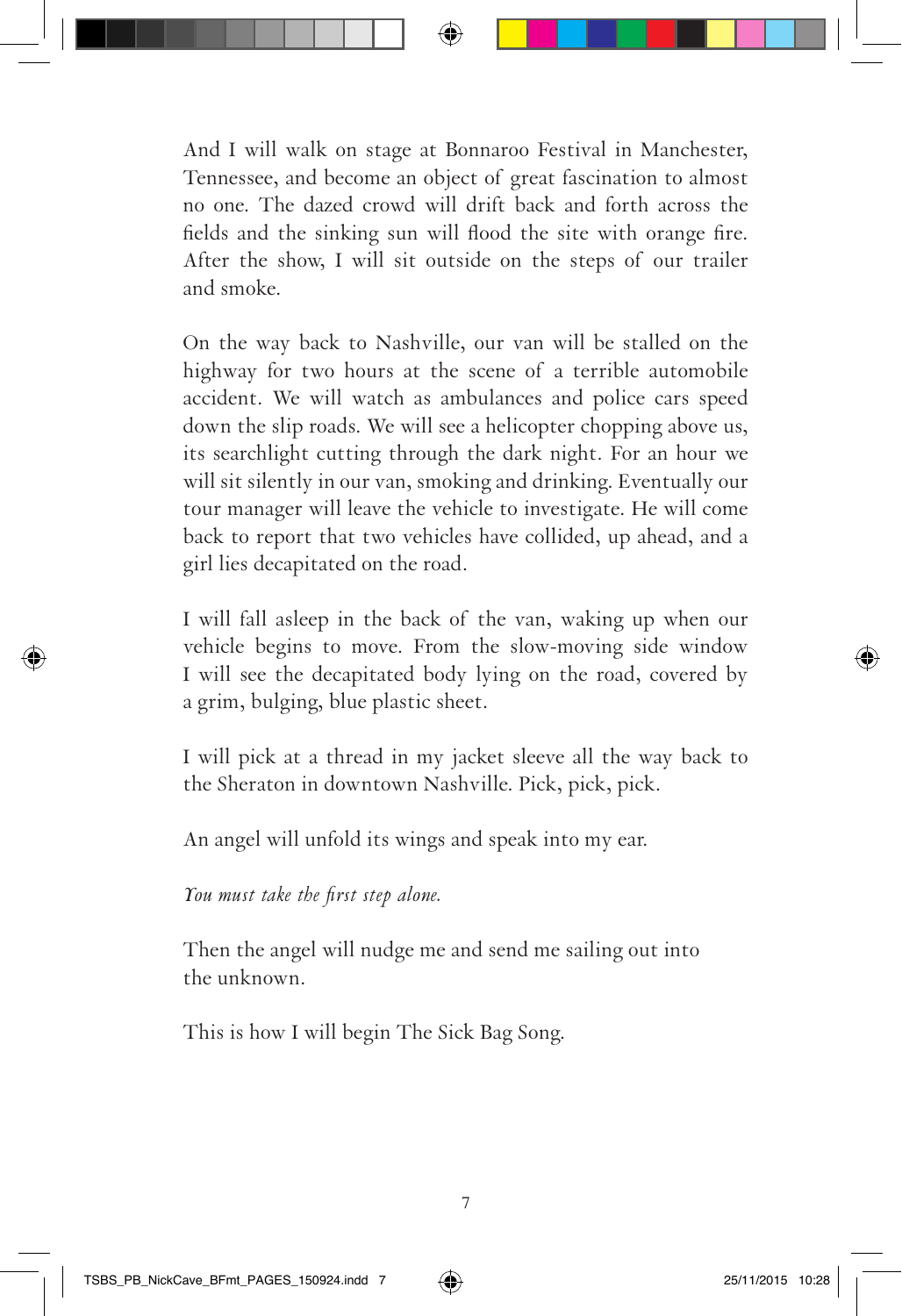# Louisville *Kentucky*

 $\begin{minipage}{.4\linewidth} \begin{tabular}{l} \hline \textbf{A} & \textbf{B} & \textbf{B} & \textbf{B} & \textbf{B} & \textbf{B} & \textbf{B} & \textbf{B} & \textbf{B} & \textbf{B} & \textbf{B} & \textbf{B} & \textbf{B} & \textbf{B} & \textbf{B} & \textbf{B} & \textbf{B} & \textbf{B} & \textbf{B} & \textbf{B} & \textbf{B} & \textbf{B} & \textbf{B} & \textbf{B} & \textbf{B} & \textbf{B} & \textbf{B} & \textbf{B} & \$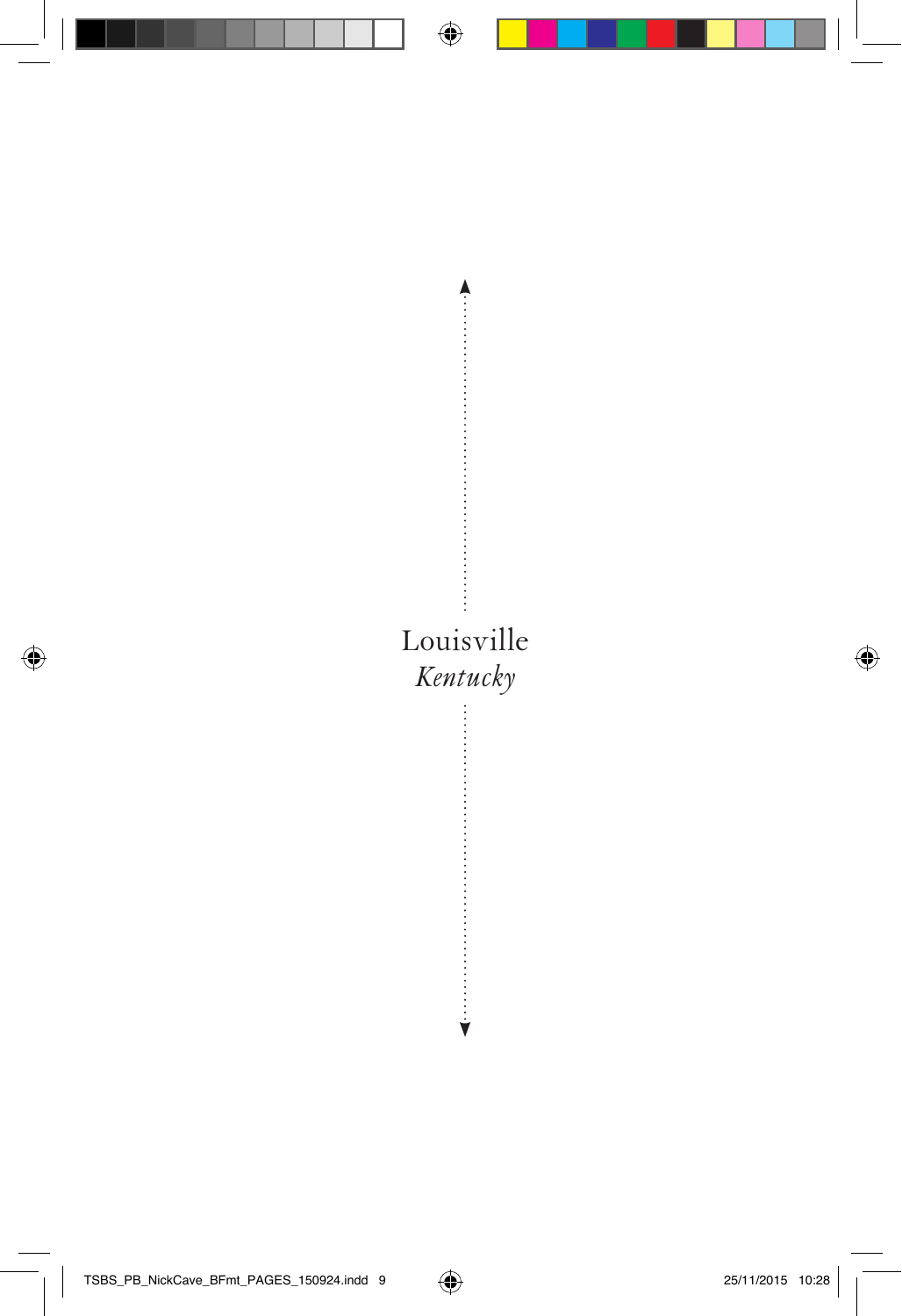You must take the first step alone. I move tentatively toward the lip of the world. North America stretches out before me like a split bag of sick. The nine daughter-Muses sweeten their encouraging breath. And the nine unfolding angels prepare to bear me away.

Bear me away on their white wings to Louisville, Kentucky, Where I walk across the Big Four Pedestrian and Bicycle Bridge, Eating fried chicken, right across the mighty Ohio. *Right on!*

And leaning against the railing, staring down at the water below, I see a black girl in a tiny stars-and-stripes mini-skirt. I open up my sick bag and say, *Right on! Jump in!* By the way, This is exactly the sort of thing that will end up getting me hurt.

The girl in the stars-and-stripes mini-skirt leans out. She elicits the sympathy of the entire world by revealing The touching forethought of a sudden matching thong.

I am going to put that in my sick bag song! I don't care about the flak! I've got a flak jacket with the stars and stripes on!

The jacket is actually a sick bag, And the sick bag is a long, slow-motion love song,

That has something to do with the ballad of 'The Butcher Boy', Which ends with the line – *That the world may know I died of love.*

The girl places a single, shoeless foot on the railing of the bridge. And then stands up on the barrier.

*Take care*, I say, and the girl turns to me and smiles and salutes.

My wife once heard 'The Butcher Boy' sung so beautifully she cried. She folded up her flak jacket, closed her eyes and basically died.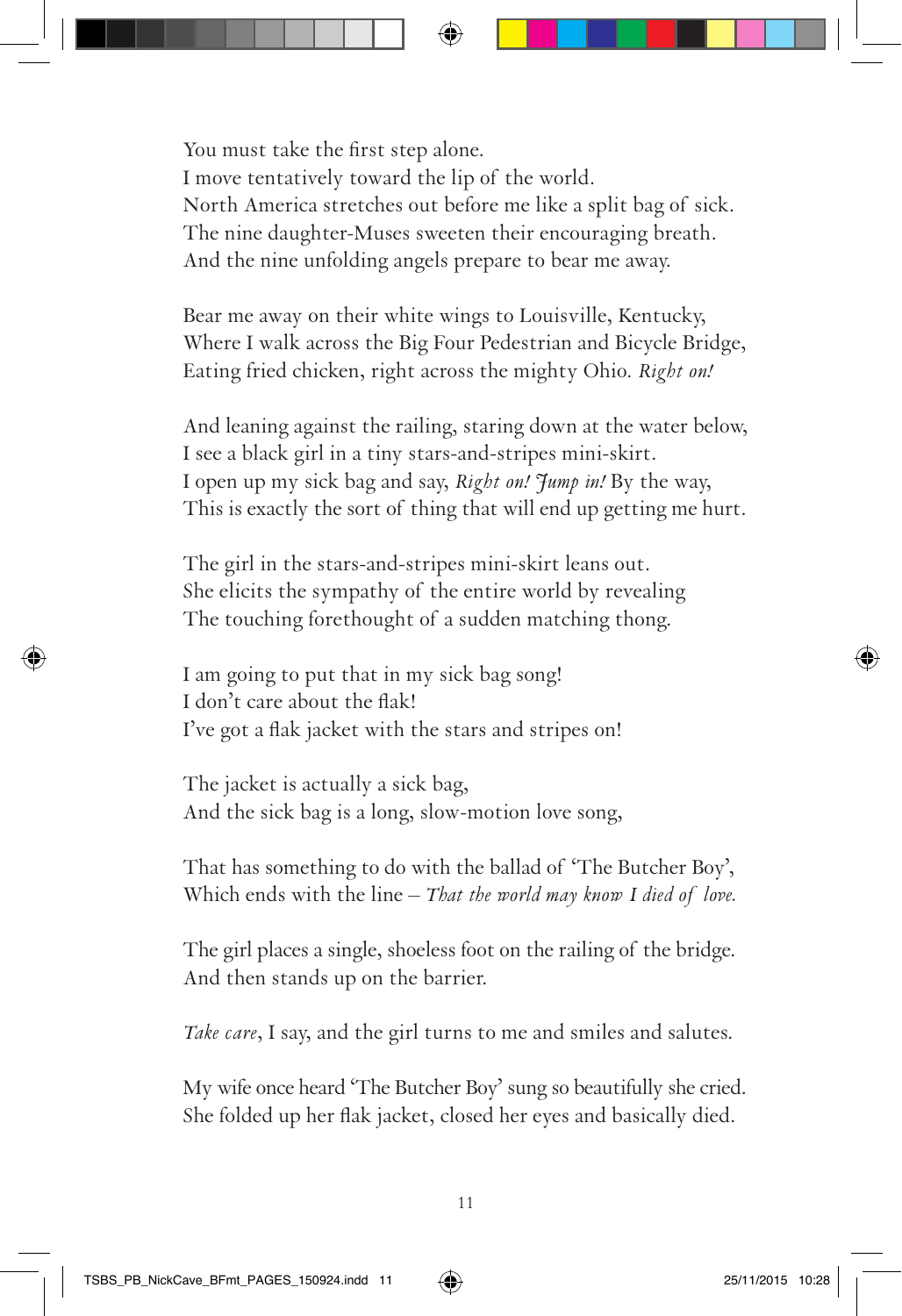I am a small god made of terracotta, trembling on a pedestal, Interred in a maelstrom of sound.

Look what the little clay god has found, neatly folded! A jumbled bundle of young black bones, Secured by a teeny half-digested thong.

I read somewhere that my best work was behind me. But where? When I turn around, the flying girl is gone.

The next morning, I stand in the lobby of the 21c Museum Hotel in Louisville, awed by four terracotta sculptures of naked children, by the artist Judy Fox, arranged in a row behind the reception desk. They are really something to see as you check out of your hotel. The little child-heroes are small, scorched gods. They press their young faces against the windows of the iconic roles they are set to play. Look at them on their shuddering pedestals! Look at them standing on the precipice of their child-selves, with their baked and bletting bodies, preparing to leap! Look at them!

•

Later still, we file onto the bus and our tour manager counts heads and we cling to our paper coffee cups, and as the bus turns into Main Street down comes a sudden summer shower and someone puts on 'Kentucky Rain' by Elvis Presley and I see, through the window, for an instant, along one of the adjacent streets that leads to the Ohio River, under the Big Four Pedestrian and Bicycle Bridge, a group of representatives from the emergency services, dressed in black jackets and peaked caps, dragging something from the rain-pocked river.

•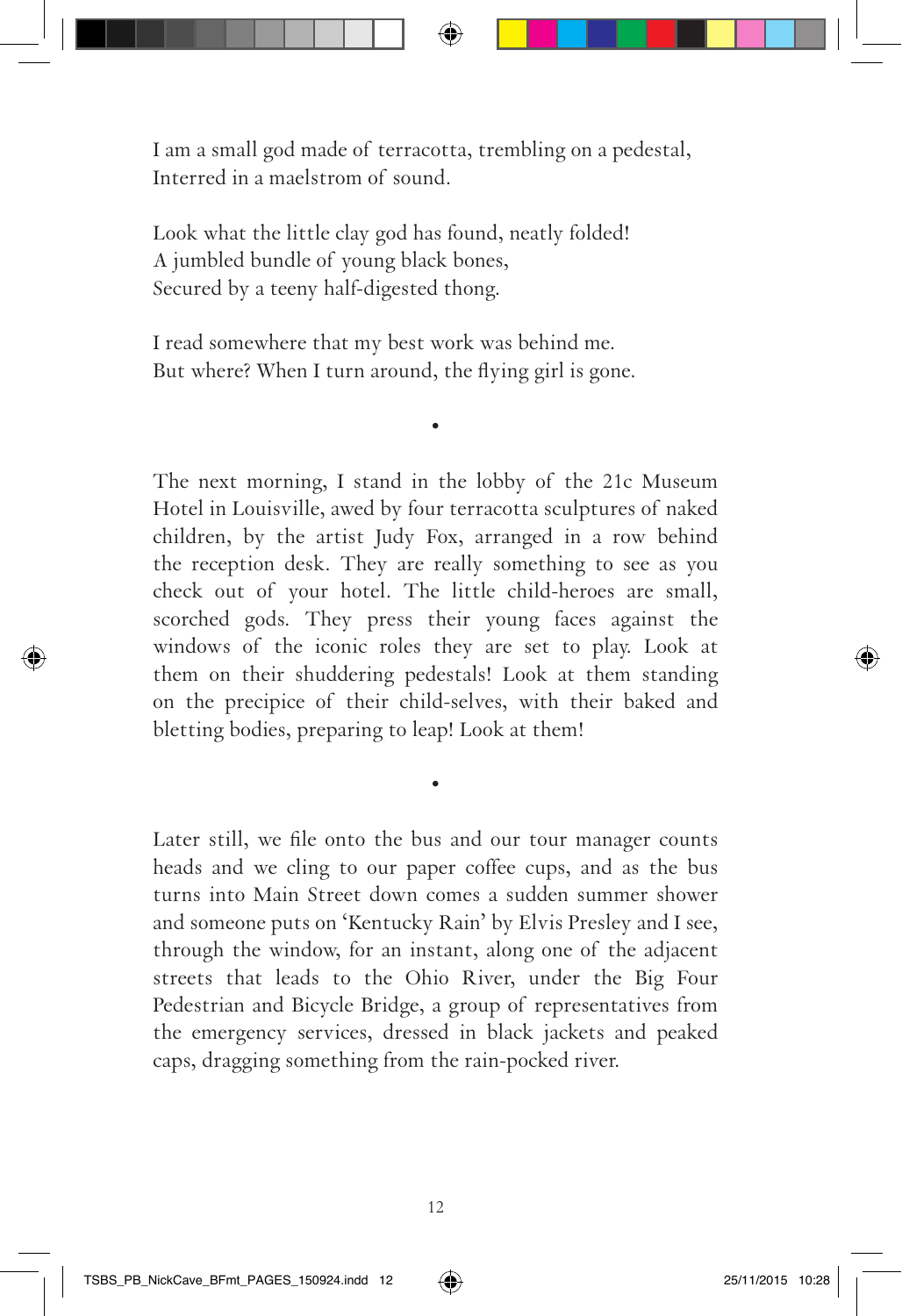### Kansas City *Missouri*

 $\begin{minipage}{.4\linewidth} \begin{tabular}{l} \hline \textbf{A} & \textbf{B} & \textbf{B} & \textbf{B} & \textbf{B} & \textbf{B} & \textbf{B} & \textbf{B} & \textbf{B} & \textbf{B} & \textbf{B} & \textbf{B} & \textbf{B} & \textbf{B} & \textbf{B} & \textbf{B} & \textbf{B} & \textbf{B} & \textbf{B} & \textbf{B} & \textbf{B} & \textbf{B} & \textbf{B} & \textbf{B} & \textbf{B} & \textbf{B} & \textbf{B} & \textbf{B} & \$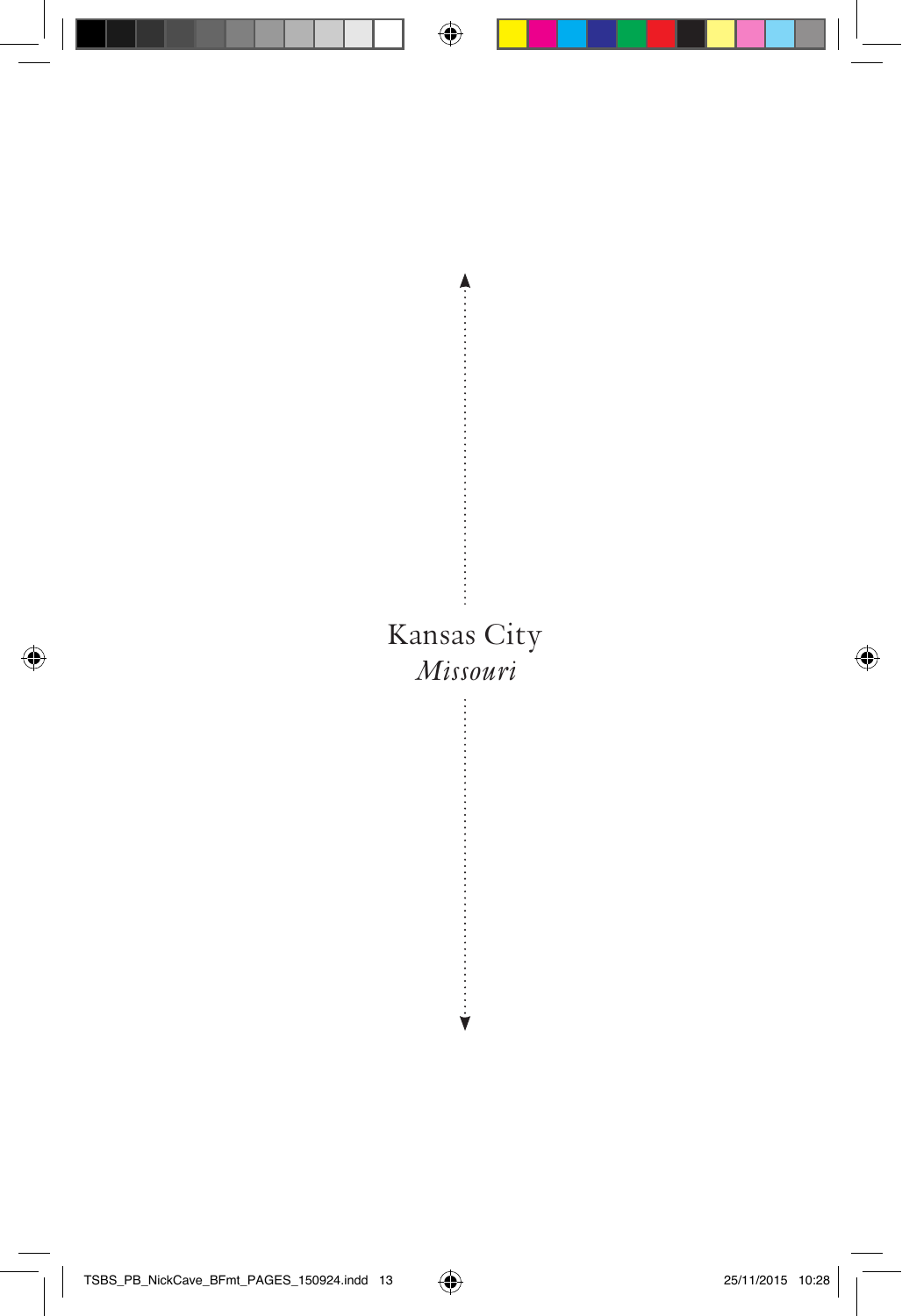I am a nervous system that runs on rhyme and ghosts. The ghosts howl through the words making them chime. I'd no idea I may have tasted your sweet breath For the last time, And when I think of you at home I notice A brief expansion of worried longing in my chest, As we cross the state line into Missouri, And park our bus by the side of the road and disembark, And in the unhurried dark, enter the low grass of the prairie On our bellies like snakes.

We enact the slaughter of the bison by William 'Buffalo Bill' Cody, Then the Indian Wars including the Battle of Coon Creek. And that night at the Intercontinental in Kansas City, I try to call you on the transatlantic communications cable, But the phone just rings and rhymes. So I leave an obscure, disembodied message On our answering machine. It goes –

*You are the statuesque bison standing in the prairie of my leave. You are Squanto's grief upon returning home. You are the tear spilt on the rawhide sleeve. Pick up the phone Pick up the phone I am the skinned hump that paints the prairie red. I am the guy with the flies. I am the one that dies. I am the man that goes on tour and hides. I am the one that wed and fled. Pick up the phone Pick up the phone I am the dead.*

Then I take a pill and go to bed.

•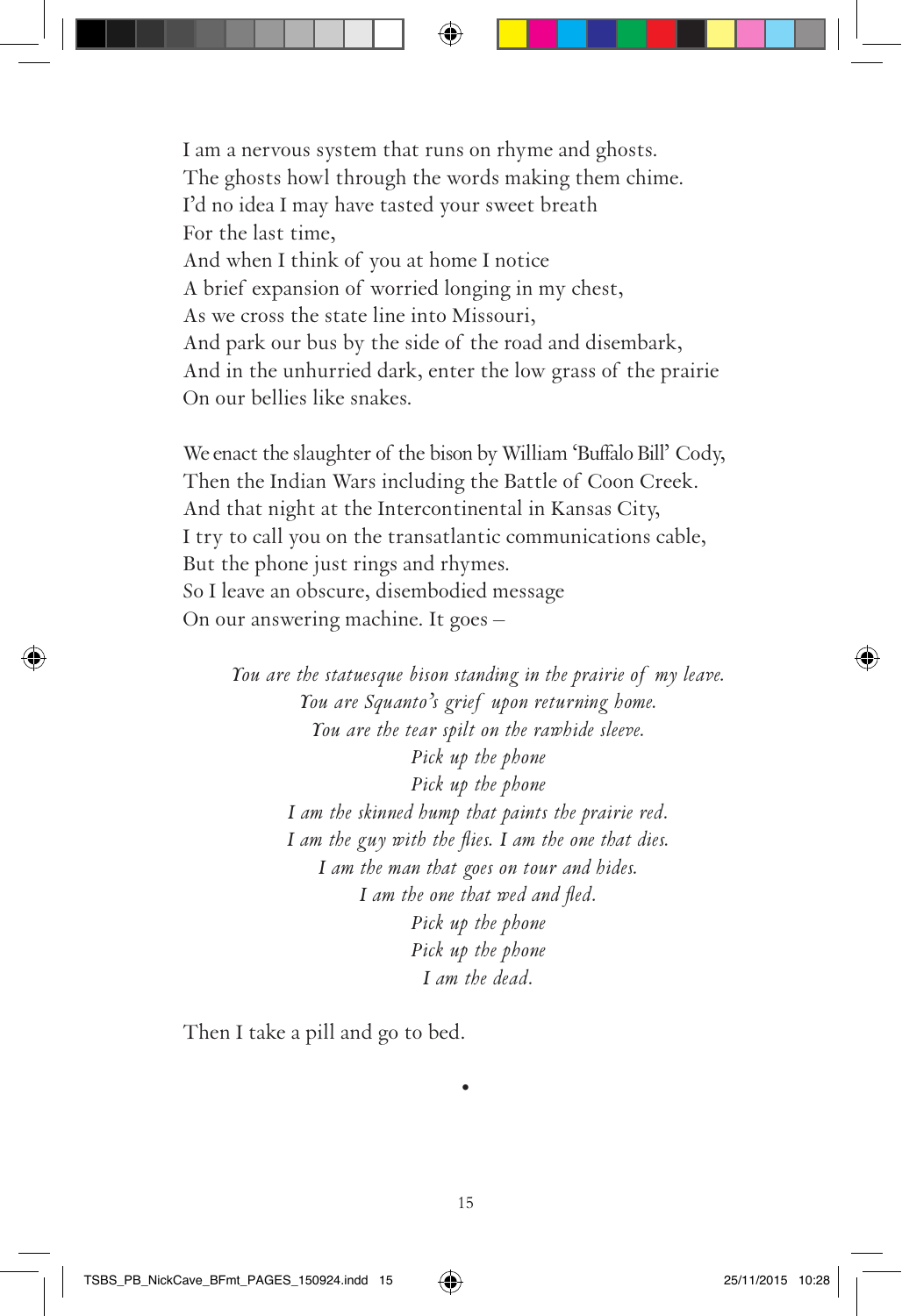Under the bed sheet, I place the sick bag to my ear and shake it. I hear the rattle of the nine Muses' emblems – the writing tablet, the scroll, the flute, the arrows of love, the tragic mask, the harp, the lyre, the comic mask, the globe and compass.

I can hear the warm blood seeping onto the highway, from my severed neck, as I phone home and you do not answer.

I can hear the young boy's terrible heart calibrating itself to the train that is rushing towards him.

I hear bloodless people, whispering, commiserating and plotting. I recognise these voices as collaborators from a distant past.

My nine naked Muses sleep softly, piled on my chest, for their work is done for today.

I regulate my breathing as the unfolding angels wing me away.

In sleep, I am borne across a gentle, purple North American dreamscape – a panorama of solution and resolution, where the next action that is best for us is effortlessly revealed.